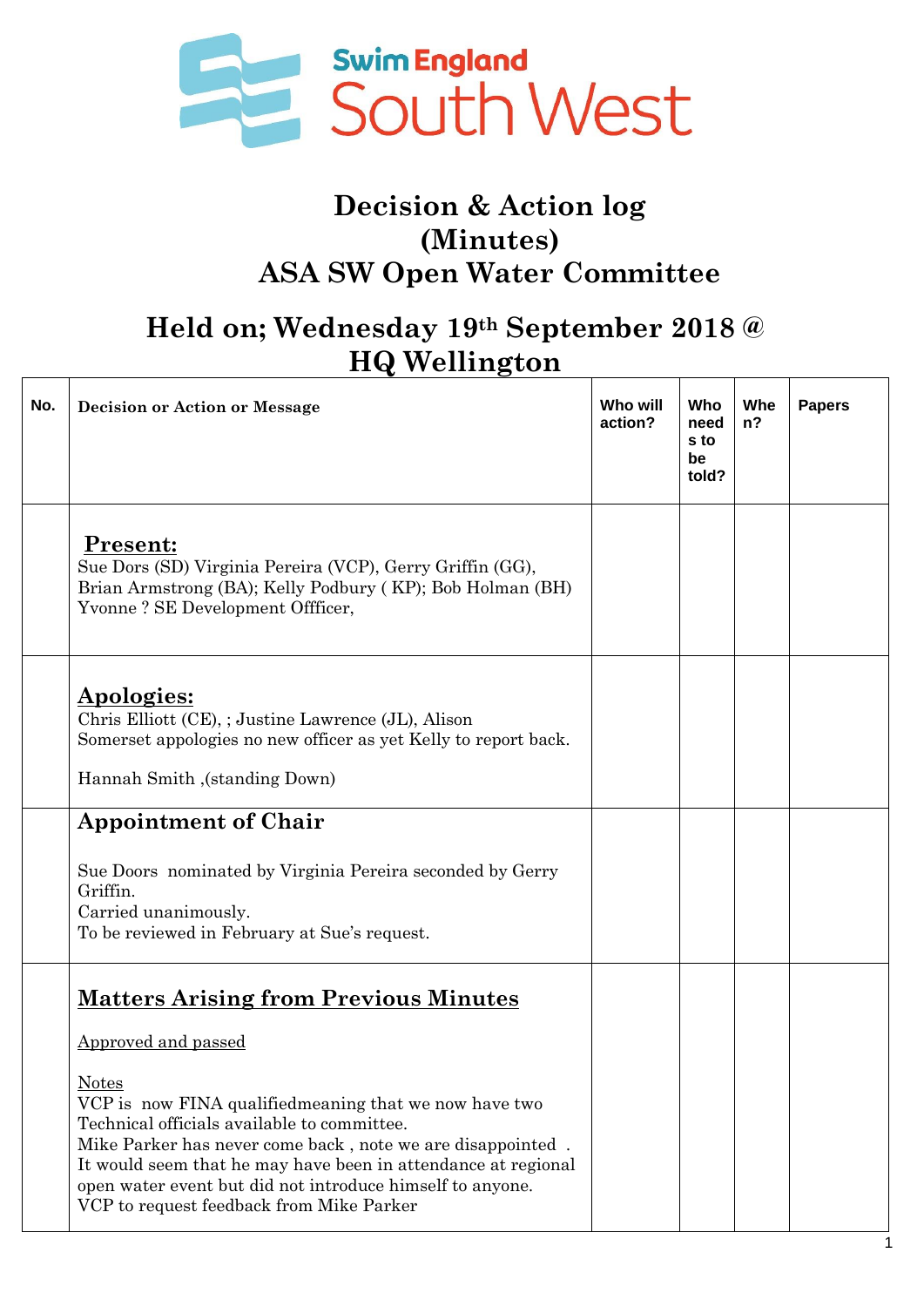| Mentioned to Jane Nicholson in Feb<br>Pleased that Dorset joined us at reginal championships.<br>Open Water Swimmer of the Year. Possible presentation at<br>Nationals club night Brian will present unless he goes to<br>meeting at Hutton Moor<br>nominations for Feb meeting swimmer of the year                                                                                                                                                                                                                                                                                                                                                                                                                                                                                                                   | All | Feb<br>Meeti<br>ng |                                             |  |
|-----------------------------------------------------------------------------------------------------------------------------------------------------------------------------------------------------------------------------------------------------------------------------------------------------------------------------------------------------------------------------------------------------------------------------------------------------------------------------------------------------------------------------------------------------------------------------------------------------------------------------------------------------------------------------------------------------------------------------------------------------------------------------------------------------------------------|-----|--------------------|---------------------------------------------|--|
| <b>Correspondence</b>                                                                                                                                                                                                                                                                                                                                                                                                                                                                                                                                                                                                                                                                                                                                                                                                 |     |                    |                                             |  |
| 2018 Development Days                                                                                                                                                                                                                                                                                                                                                                                                                                                                                                                                                                                                                                                                                                                                                                                                 |     |                    |                                             |  |
| Coaches Report See kats report attached                                                                                                                                                                                                                                                                                                                                                                                                                                                                                                                                                                                                                                                                                                                                                                               |     |                    | Development course<br>2018 report (1). docx |  |
| Finance Report<br>Less overspent than expected                                                                                                                                                                                                                                                                                                                                                                                                                                                                                                                                                                                                                                                                                                                                                                        |     |                    |                                             |  |
| 2019 Development Days                                                                                                                                                                                                                                                                                                                                                                                                                                                                                                                                                                                                                                                                                                                                                                                                 |     |                    |                                             |  |
| Officials<br>We need to promote officials in openwater as our expenses bill<br>is very high.<br>We need to do more to develop our volunteers and promote and<br>value.<br>Officials course will be run by AEP and VCP<br>How do we engage with young ones? Social media.<br>Different audiences need to be addressed through all media.<br>Bite sized information.<br>Two Saturdays on separate weekends works for us<br>Hq<br>Our provisional days for 2019 Sunday 2nd and Saturday 8th<br>June<br>Coach going forward. Richard from Vobster expressed interest<br>Look at open invitations to lead voluntary coach.<br>VCP to send JD to Stacey expressions of interest three weeks<br>Sunday 14th October.<br>Advert VCP send to CTTE for approval.<br>Use the development days as development for our coaches and |     |                    | Open Water<br>Committee - Coach.p           |  |
| potential coaches as well.                                                                                                                                                                                                                                                                                                                                                                                                                                                                                                                                                                                                                                                                                                                                                                                            |     |                    |                                             |  |
| <b>2018 Regional Champs reports</b><br>Insert Kellys report.                                                                                                                                                                                                                                                                                                                                                                                                                                                                                                                                                                                                                                                                                                                                                          |     |                    |                                             |  |
| 2019 Regional Champs.                                                                                                                                                                                                                                                                                                                                                                                                                                                                                                                                                                                                                                                                                                                                                                                                 |     |                    |                                             |  |
| Weymouth and Portland will no longer exist due to boundry<br>changes.                                                                                                                                                                                                                                                                                                                                                                                                                                                                                                                                                                                                                                                                                                                                                 |     |                    |                                             |  |
| Jane Jones will announce next year.<br>Colin Christmas has offered for 2019<br>Roadford have been approached as yet no response.                                                                                                                                                                                                                                                                                                                                                                                                                                                                                                                                                                                                                                                                                      |     |                    |                                             |  |
| 1.km Taster, 2,3 and 5km, 6th July 2019.                                                                                                                                                                                                                                                                                                                                                                                                                                                                                                                                                                                                                                                                                                                                                                              |     |                    |                                             |  |
|                                                                                                                                                                                                                                                                                                                                                                                                                                                                                                                                                                                                                                                                                                                                                                                                                       |     |                    |                                             |  |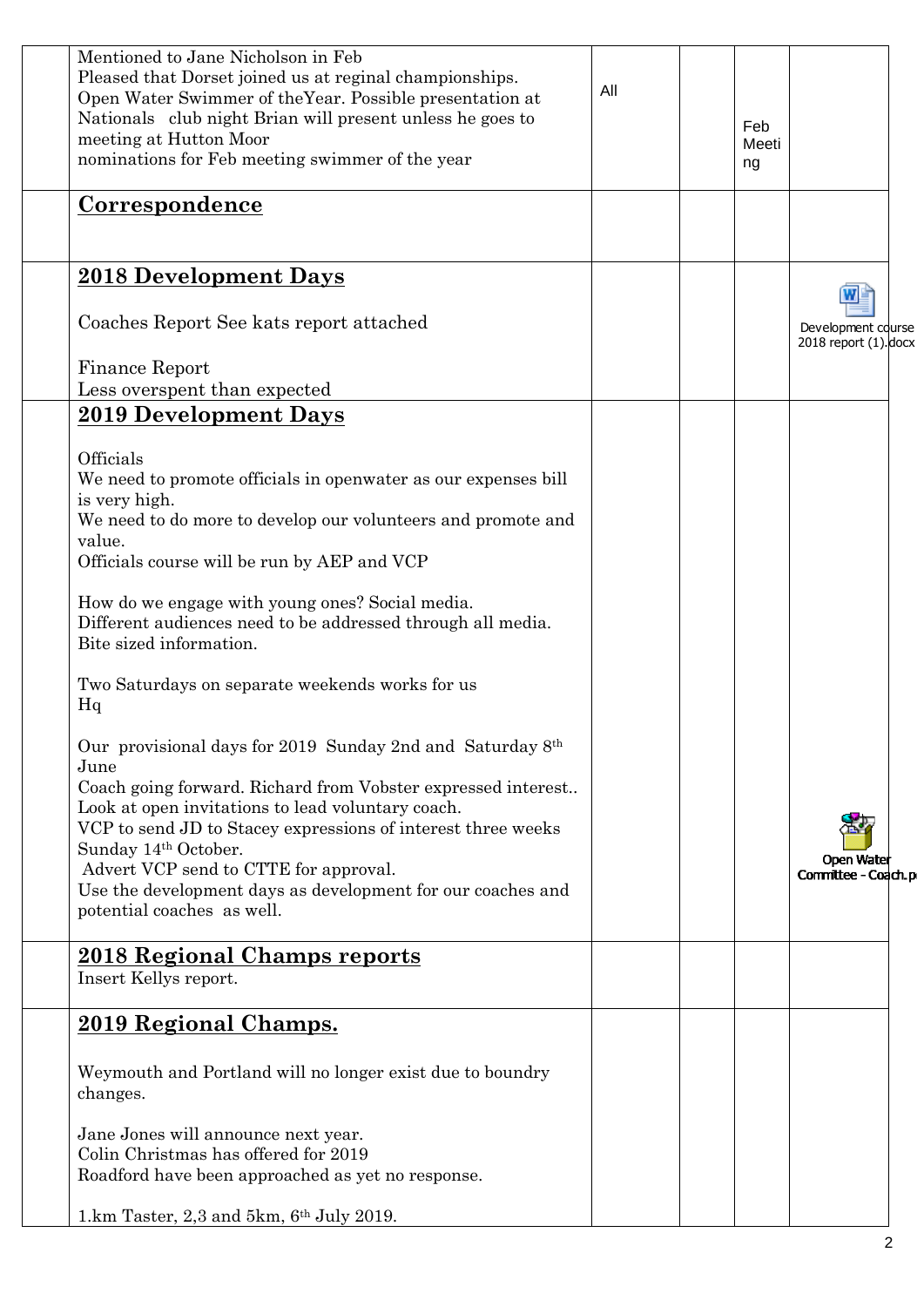| Viable places<br>Lake 32<br>Lake86<br>Lake 12<br>Accommodation is good<br>Cotswold water park parking is a challenge.<br>Kelly to visit Middlemoor lake.                                                                                                                                                                                                                                                                                                                                                                                                                                                                                                                                                                                                                                                                                                                                                                                                                                                                                                                                                                                                                                                                                                                                                                                                                                                                                |  | Cotswold Lake<br>Details (1).docx |
|-----------------------------------------------------------------------------------------------------------------------------------------------------------------------------------------------------------------------------------------------------------------------------------------------------------------------------------------------------------------------------------------------------------------------------------------------------------------------------------------------------------------------------------------------------------------------------------------------------------------------------------------------------------------------------------------------------------------------------------------------------------------------------------------------------------------------------------------------------------------------------------------------------------------------------------------------------------------------------------------------------------------------------------------------------------------------------------------------------------------------------------------------------------------------------------------------------------------------------------------------------------------------------------------------------------------------------------------------------------------------------------------------------------------------------------------|--|-----------------------------------|
| <u>Make up of committee</u><br>Membership of the Board structure<br>Safety Officer vacant position. To be advertised if no response<br>from Exmouth VCP to ask.<br>Open Water coach vacant position to be advertised<br>National Development plan, reviewed for Region                                                                                                                                                                                                                                                                                                                                                                                                                                                                                                                                                                                                                                                                                                                                                                                                                                                                                                                                                                                                                                                                                                                                                                  |  |                                   |
| <b>County Updates</b><br>Cornwall<br>No report submitted<br>Devon<br>No report new committee member unable to attend<br><b>Dorset</b><br>No report submitted<br>Gloucester<br><b>Swim England South West Open Water Championships</b><br>Gloucestershire had a couple of excellent wins from Olivia<br>Butler (CoB) and Don Bisset (Glos. City), but overall there was<br>a significantly reduced number of age group qualifiers from this<br>year's event. In addition, Amos Starkey (Glos. City) also<br>qualified via the pool 1500m times route.<br><b>Swim England National Championships</b><br>The counties Masters did not get the opportunity to show their<br>abilities this year as the Sunday events were cancelled due to<br>the high winds. The Monday saw the age groupers<br>European Master Championships, Slovenia<br>Unusually there were two events to choose from at this year's<br>championships. Despite some sporadic inclement weather in<br>the run up to the events, both races went ahead without a hitch<br>in the lovely surroundings of Lake Bled, and both were<br>Tony Cherrington won another<br>mandated non-wetsuit.<br>international medal and Jess Wooddisse just missed the<br>podium in 4 <sup>th</sup> . Jaqueline Blastland was the only other<br>swimmer in the top ten, with an 8 <sup>th</sup> place in her category.<br><b>Somerset</b><br>No report Submitted no current representative. |  |                                   |
| Wiltshire<br>Wiltshire County decided this year to join the South West                                                                                                                                                                                                                                                                                                                                                                                                                                                                                                                                                                                                                                                                                                                                                                                                                                                                                                                                                                                                                                                                                                                                                                                                                                                                                                                                                                  |  |                                   |